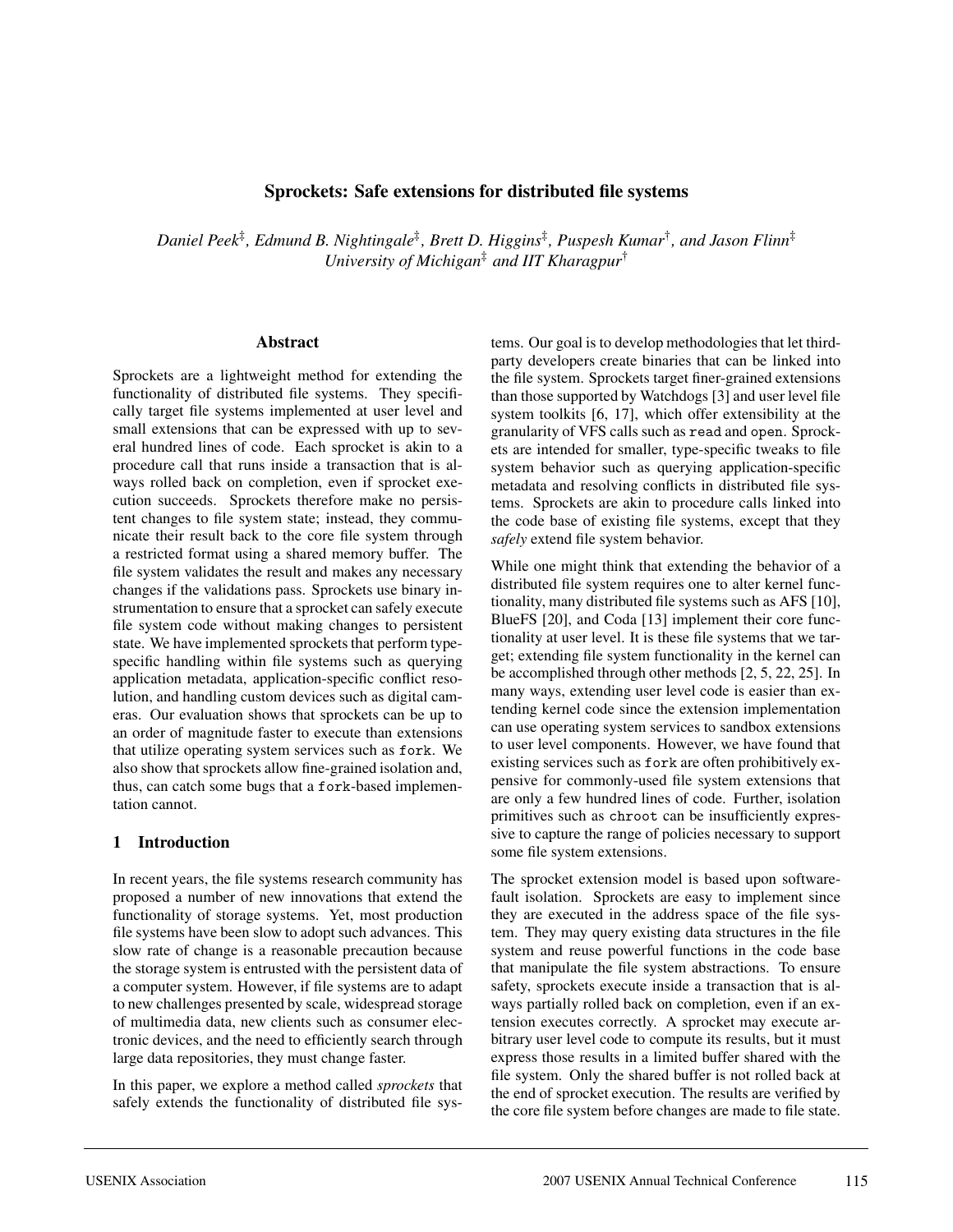We have used sprockets to implement three ideas from the file systems research community: transducers [7], application-specific resolvers [14], and automatic translation of file system operations to device-specific protocols. Our performance results show that sprockets are up to an order of magnitude faster than safe execution using operating system services such as fork, yet they can enforce stricter isolation policies and prevent some bugs that fork does not.

## **2 Design goals**

What is the best way to extend file system functionality? To answer this question, we first outlined the goals that we wished to achieve in the design of sprockets.

## **2.1 Safety**

Our most important goal is safe execution of potentially unreliable code. The file system is critical to the reliability of a computer system — it should be a safe repository to which persistent data can be entrusted. A crash of the file system may render the entire computer system unusable. A subtle bug in the file system can lead to loss or corruption of the data that it stores [27]. Since the file system often stores the only persistent copy of data, such errors are to be avoided at all costs.

We envision that many sprockets will be written by thirdparty developers who may be less familiar with the invariants and details of the file system than core developers. Sprockets may also be executed more rarely than code in the core file system, meaning that sprocket bugs may go undetected longer. Thus, we expect the incidence of bugs in sprockets to be higher than that in the core file system. It is therefore important to support strong isolation for sprocket code. In particular, a programming error in a sprocket should never crash the file system nor corrupt the data that the file system stores. A buggy sprocket may induce an incorrect change to a file on which it operates since the core file system cannot verify applicationspecific semantics within a file. However, the core file system can verify that any changes are semantically correct given its general view of file system data (e.g., that a file and its attributes are still internally consistent) and that the sprocket only modifies files on which it is entitled to operate.

Like previous systems such as Nooks [25], our design goal is to protect against buggy extensions rather than those that are overtly malicious. In particular, our design makes it extremely unlikely, but not impossible, for a sprocket to compromise the core file system. Our design also cannot protect against sprockets that intentionally leak unauthorized data through covert channels.

### **2.2 Ease of implementation**

We also designed sprockets to minimize the cost of implementation. We wanted to make only minimal changes to the existing code of the core file system in order to support sprockets. We eliminated from consideration any design that required a substantial refactoring of file system code or that added a substantial amount of new complexity. We also wanted to minimize the amount of code required to write a new sprocket. In particular, we decided to make sprocket invocation as similar to a procedure call as possible.

Sprockets can call any function implemented as part of the core file system. Distributed file systems often consist of multiple layers of data structures and abstractions. A sprocket can save substantial work if it can reuse highlevel functions in the core file system that manipulate those abstractions.

We also let sprockets access the memory image of the file system that they extend in order to reduce the cost of designing sprocket interfaces. If a sprocket could only access data passed to it when it is called, then the file system designer must carefully consider all possible future extensions when designing an interface in order to make sure that the set of data passed to the sprocket is sufficient. In contrast, by letting sprockets access data not directly passed to them, we enable the creation of sprockets that were not explicitly envisioned when their interfaces were designed.

## **2.3 Performance**

Finally, we designed sprockets to have minimal performance impact on the file system. Most of the sprockets that we have implemented so far can be executed many times during simple file system operations. Thus, it is critical that the time to execute each sprocket be small so as to minimize the impact on overall file system performance. Fortunately, most of the sprockets that we envision can be implemented with only a few hundred lines of code or less. These features led us to bias our choice of designs toward one that had a low constant performance cost per sprocket invoked, but a potentially higher cost per line of code executed.

An alternative to the above design bias would be batch processing so that each sprocket does much more work when it is invoked. Batching reduces the need to minimize the constant performance cost of executing a sprocket by amortizing more work across the execution of a single sprocket. However, batching would considerably increase implementation complexity by requiring us to refactor file system code wherever sprockets are used.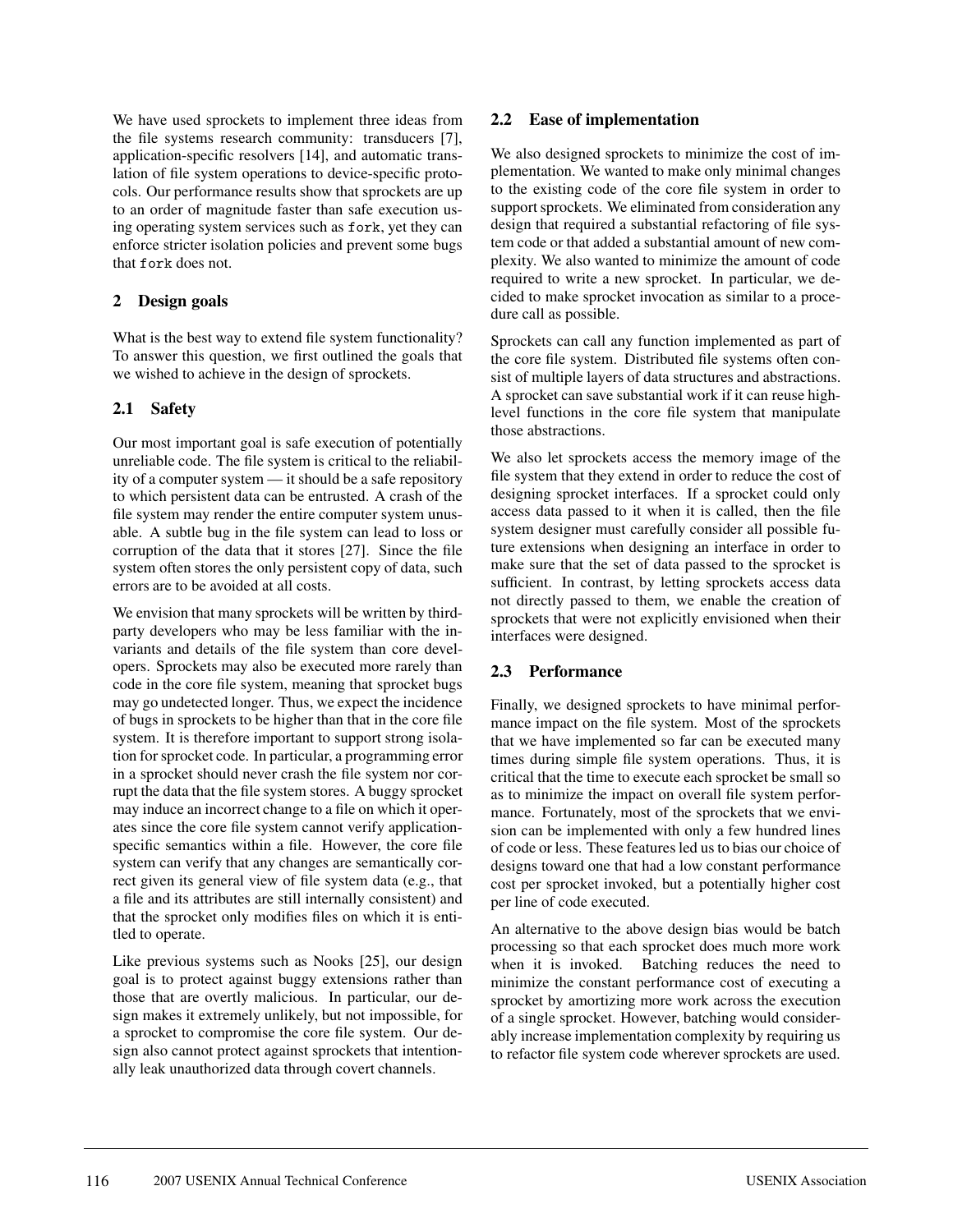### **3 Alternative Designs**

In this section, we discuss alternative designs that we considered, and how these led to our current design.

### **3.1 Direct procedure call**

There are many possible implementations for file system extensions. The most straightforward one is to simply link extension code into the file system and execute the extension as a procedure call. This approach is similar to how operating systems load and execute device drivers. Direct execution as a procedure call minimizes the cost of implementation and leads to good performance. However, this design provides no isolation: a buggy extension can crash the file system or corrupt data. As safety is our most important design goal, we considered this option no further.

## **3.2 Address space sandboxing**

A second approach we considered is to run each extension in a separate address space. A simple implementation of this approach would be to fork a new process and call exec to replace the address space with a pristine copy for extension execution. This type of sandboxing is used by Web servers such as Apache to isolate untrusted CGI scripts. A more sophisticated approach to address sandboxing can provide better performance. In the spirit of Apache FastCGI scripts, the same forked process can be reused for several extension executions.

However, both forms of address space sandboxing suffer from two substantial drawbacks. First, they provide only minimal protection from persistent changes made by an extension through the execution of a system call. In particular, a buggy extension could corrupt file system data by incorrectly overwriting the data stored on disk. Potentially, such modifications could even violate file system invariants and lead to a crash of the file system when it reads the corrupted data. While operating systems do provide some tools such as the chroot system call and changing the effective userid of a process, these tools have a coarse granularity. It is hard to allow an extension access to only some operations, but not others. For instance, one might want to allow an extension that does transcoding to access only an input file in read mode and an output file in write mode. Restricting its privilege in this manner using the existing API of an operating system such as Linux requires much effort. Thus, address space sandboxing does not provide completely satisfactory isolation on current operating systems.

A second drawback of address space sandboxing is that it considerably increases the difficulty of extension implementation. If the extension and the file system exist in separate address spaces, then the extension cannot access the file system's data structures, meaning that all data it needs for execution must be passed to it when it starts. Further, the extension cannot reuse functions implemented as part of the file system. While one could place code of potential interest to extensions in a shared library, the implementation cost of such a refactoring would be large.

# **3.3 Checkpoint and rollback**

The above drawback led us to refine our design further to allow extensions to execute in the address space of the original file system. As before, the file system forks a new process to run the extension. However, instead of calling exec to load the executable image of the extension, the extension is instead dynamically loaded into the child's address space and directly called as a procedure. After the extension finishes, the child process terminates.

One way to view this implementation is that each extension executes as a transaction. However, in contrast to transactions that typically commit on success, these transactions are *always* rolled back. Since fork creates a new copy-on-write image, any modifications made to the original address space by the extension are isolated to the child process — the file system code never sees these modifications.

Extensions may often make persistent changes to file system state. Since it is unsafe to allow the extension to make such changes directly, we divide extension execution into two phases. During the first phase, the extension generates a description of the changes to persistent file state that it would like to make. This description is expressed in a format specific to each extension type that can be interpreted by the core file system. In the second phase, the core file system reads the extension's output and validates that it represents an allowable modification. This validation is specific to the function expected of the extension and may be as simple as checking that changes are made only to specific files or that returned values fall within a permissible range.

If all validations pass, the core file system applies the changes to its persistent state. This approach is similar to that taken by an operating system during a system call. From the point of view of the operating system, the application making the call can execute arbitrary untrusted code; yet, the parameters of the system call can be validated and checked for consistency before any change to persistent state is made as a result of the call. This implementation relies on the fact that while the particular *policy* that determines what changes need to be made can be arbitrarily complex (and thus is best described with code), the *set of changes* that will be made as a result of that policy is often limited and can be expressed using a simple interface.

For example, consider the task of application-specific resolution, as is done in the Coda file system [14]. A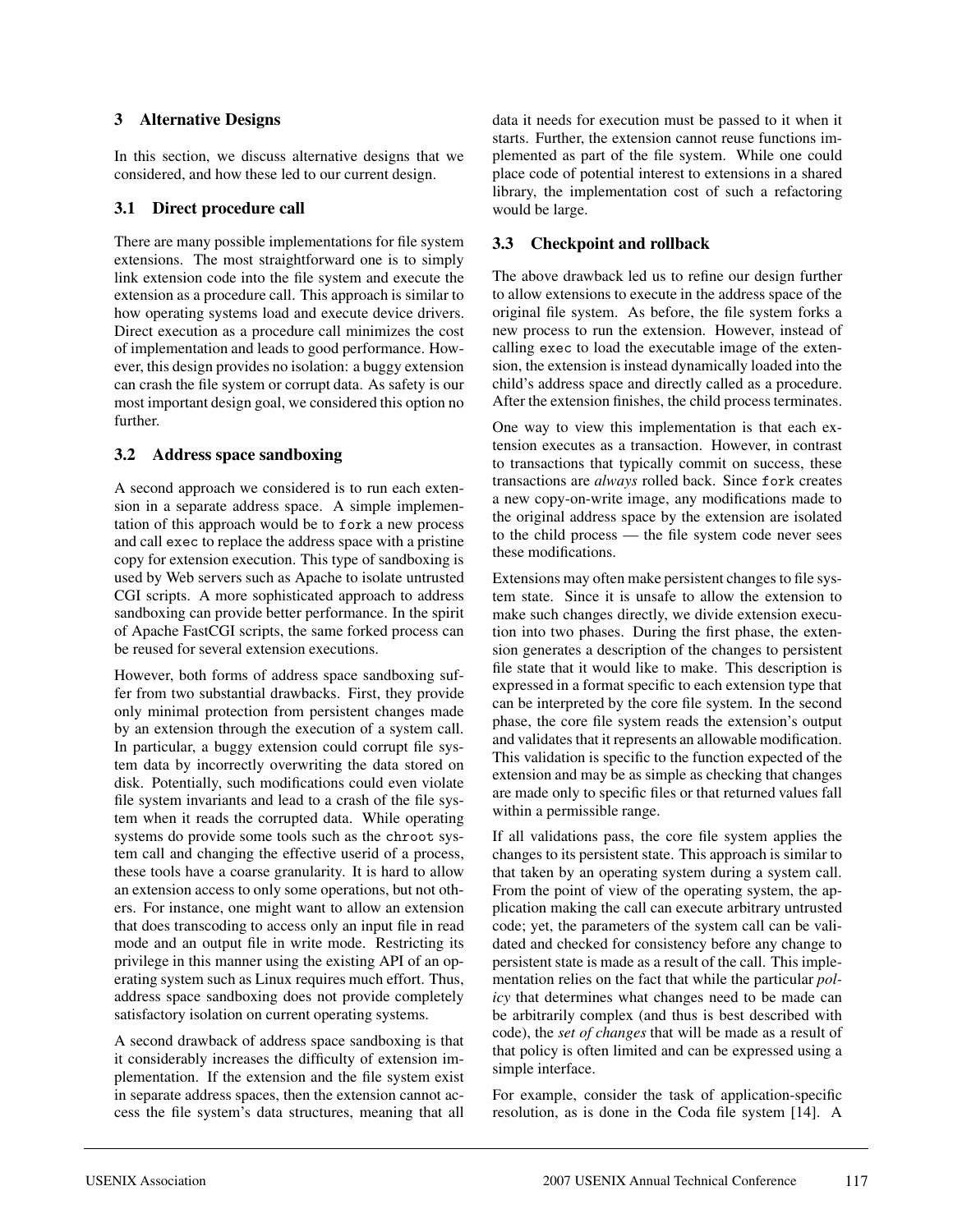resolver might merge conflicting updates made to the same file by reading both versions, performing some application-specific logic, and finally making changes that merge the conflicting versions into a single resolved file. While the application logic behind the resolution is specific to the types of files being merged, the possible result of the resolution is limited. The conflicting versions of the file will be replaced by new data. Thus, a extension that implements application-specific resolution can express the changes it wishes to make in a limited format such as a patch file that is easily interpreted by generic file system code. That core file system then verifies and applies the patch.

In the transactional implementation, the extension needs some way to return its result so that it can be interpreted, validated, and applied by the file system. We allow this by making the rollback at the end of extension execution partial. Before the extension is executed, the parent process allocates a new region of memory that it shares with its child. This region is exempted from the rollback when the extension finishes. The parent process instead reads, verifies, and applies return values from this shared region, and then deallocates it.

The transactional implementation still has some drawbacks. Like address space isolation, we must rely on operating system sandboxing to limit the changes that an extension can make outside its own address space.

A second drawback occurs when the file system code being extended is multithreaded. The extension operates on a copy of the data that existed in its parent's address space at the time it was forked. However, this copy could potentially contain data structures that were concurrently being manipulated by threads other than the one that invoked the extension. In that case, the state of the data structures in the extension's copy of the address space may violate expected invariants, causing the extension to fail. Ideally, we would like to fork an extension only when all data structures are consistent. One way to accomplish this would be to ask extension developers to specify which locks need to be held during extension execution. We rejected this alternative because it requires each extension developer to correctly grasp the complex locking semantics of the core file system. Instead, the extension infrastructure performs this task on behalf of the developer by relying on the heuristic that threads that modify shared data should hold a lock that protects that data. We use a barrier to delay the fork of an extension until no other threads currently hold a lock. This policy is sufficient to generate a clean copy as long as all threads follow good programming practice and acquire a lock before modifying shared data.

A final substantial drawback is that fork is a heavyweight operation on most operating systems: when an extension consists of only a few hundred lines of code, the time to fork a process may be an order of magnitude greater than the time to actually execute the extension. During fork, the Linux operating system copies the page table of the parent process—this cost is roughly proportional to the size of the address space. For instance, we measured the time to fork a 64 MB process as 6.3 ms on a desktop running the Linux 2.4 operating system [19]. This cost does not include the time that is later spent servicing page faults due to flushing the TLB and implementing copy-on-write. Overall, while the transactional implementation offers reasonably good safety and excellent ease of implementation, it is not ideal for performance because of the large constant cost of fork.

### **4 Sprocket design and implementation**

Performance considerations led to our current design for sprocket implementation, which is to use the transactional model described in the previous section but to implement those transactions using a form of software fault isolation [26] instead of using address space isolation through fork.

## **4.1 Adding instrumentation**

We use the PIN [16] binary instrumentation tool to modify the file system binary. PIN generates new text as the program executes using rules defined in a PIN *tool* that runs in the address space of the modified process. The modified text resides in the process address space and executes using an alternate stack. The separation of the original and modified text allows PIN to be turned on and off during program execution. We use this functionality to instrument the file system binary only when a sprocket is executing. Instrumenting and generating new code for an application is a very expensive operation, but the instrumentation must be performed only once for each instruction. Unfortunately, since PIN is designed for dynamic optimization, it does not support an option (available in many other instrumentation tools) to statically pre-instrument binaries before they start running. To overcome this artifact of the PIN implementation, we can pre-instrument sprockets by running them once on dummy data when the file system binary is first loaded.

We have implemented our own PIN tool to provide a safe execution environment in which to run sprockets. When a sprocket is about to be executed, the PIN instrumentation is activated. Our PIN tool first saves the context of the calling thread (e.g., register states, program counter, heap size, etc.). As the sprocket executes, for each instruction that writes memory, our PIN tool saves the original value and the memory location that was modified to an undo log.

When the sprocket completes execution, each memory location in the undo log is restored to its original value and the program context is restored to the point before the sprocket was executed. The PIN tool saves the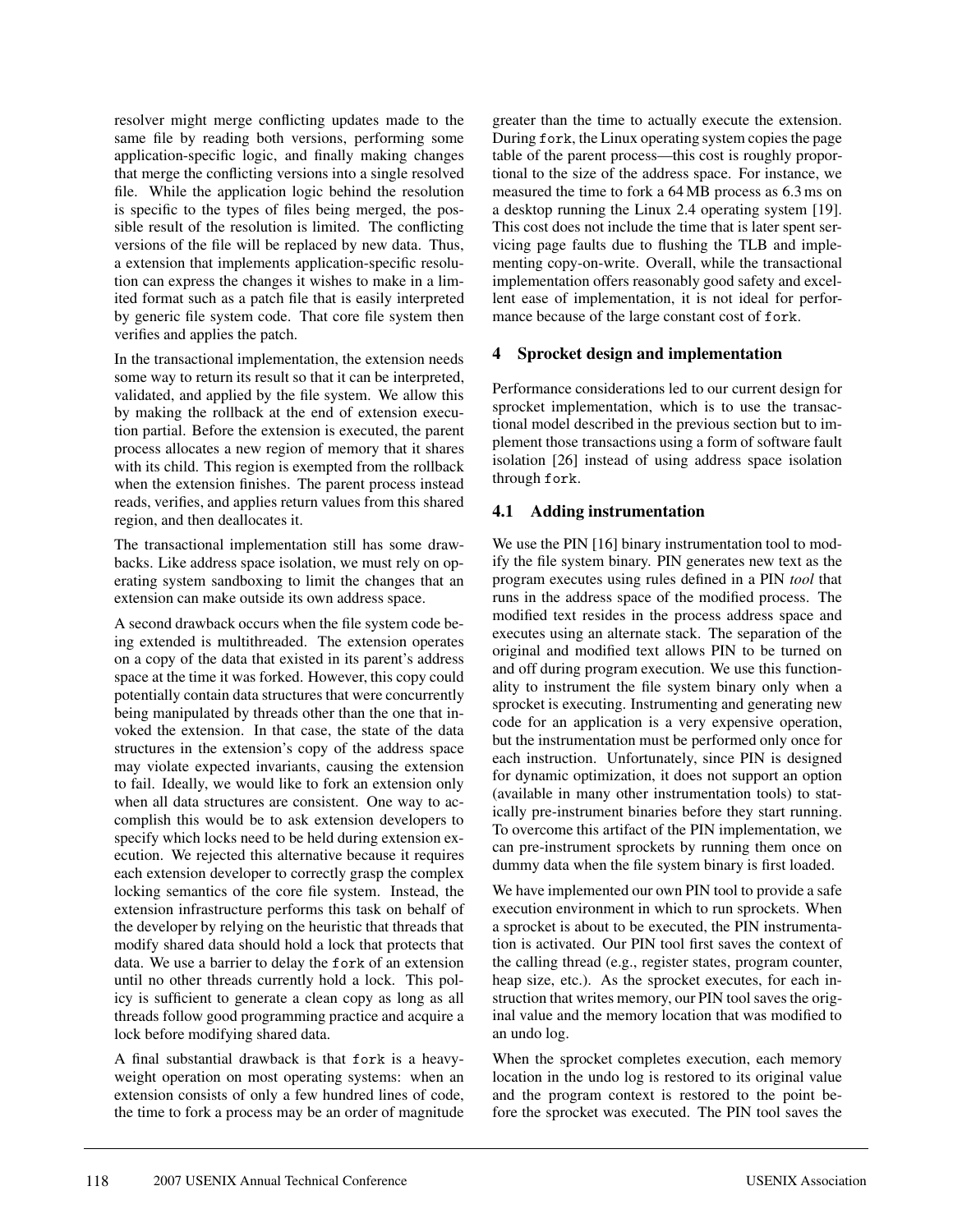```
/* Arguments passed to sprocket */
help_args.buf = NULL;
help_args.len = 0;
help_args.file1_size = server_attr.size;
help_args.file2_size = client_file_stat.st_size;
/* Set up return buffer and invoke sprocket */
SPROCKET_SET_RETURN_DATA (help_args.shared_page, getpagesize());
rc = DO_SPROCKET(resolver_helper, &help_args);
if (rc == SPROCKET_SUCCESS) {
    /* Verify and read return values */
    get_needed_data(help_args.shared_page, &help_args,
                    NULL, fid, &server_attr, path);
} else {
    /* handle sprocket error */
    ...
```
**Figure 1**. Example of sprocket interface

sprocket's return code and passes this back to the core file system as the return value of the sprocket execution. Like the fork implementation, the sprocket infrastructure allocates a special region of memory in the process address space for results — modifications to this region are not rolled back at the end of sprocket execution. If sprocket execution is aborted due to an exception, bug, or timeout, the PIN tool substitutes an error return code. Prior to returning, the PIN tool disables instrumentation so that the core file system code executes at native speed.

The ability to dynamically enable and disable instrumentation is especially important since sprockets often call core file system functions. When the sprocket executes, PIN uses a slow, instrumented version of the function that is used during all sprocket executions. When the function is called by the core file system, the original, native-speed implementation is used. Instrumented versions are cached between sprocket invocations so that the instrumentation cost need be paid only once.

Running the instrumented sprocket code, which saves modified memory values to an undo log, is an order of magnitude slower than running the native, uninstrumented version of the sprocket. However, since most sprockets are only a few hundred lines of code, the total slowdown due to instrumentation can be substantially less than the large, constant performance cost of fork.

We perform a few optimizations to improve the performance of binary instrumentation. We observed that many modifications to memory occur on the stack. By recording the location of the stack pointer when the sprocket is called, we can determine which region of the stack is

unused at the point in time when the sprocket executes. We neither save nor restore memory in this unused region when it is modified by the sprocket. Similarly, we avoid saving and restoring areas of memory the sprocket allocates using malloc. Finally, we avoid duplicate backups of the same address.

Binary instrumentation also allows us to implement finegrained sandboxing of sprocket code. Rather than rely on operating system facilities such as chroot, we use PIN to trap all system calls made by the sprocket. If the system call is not on a whitelist of allowed calls, described in Section 4.3, the sprocket is terminated with an error. Calls on the whitelist include those that do not change external state (e.g., getpid). We also allow system calls that enable sprockets to read files but not modify them.

# **4.2 Sprocket interface**

5

Figure 1 shows an example of how sprockets are used. From the point of view of the core file system, sprocket invocation is designed to appear like a procedure call. Each sprocket is passed a pointer argument that can contain arbitrary data that is specific to the type of sprocket being invoked. Since sprockets share the file system address space, the data structure that is passed in may include pointers. Alternatively, a sprocket can read all necessary data from the file server's address space.

The SPROCKET SET RETURN DATA macro allocates a memory region that will hold the return value. In the example in Figure 1, this region is one memory page in size. The DO SPROCKET macro invokes the sprocket and rolls back all changes except for data modified in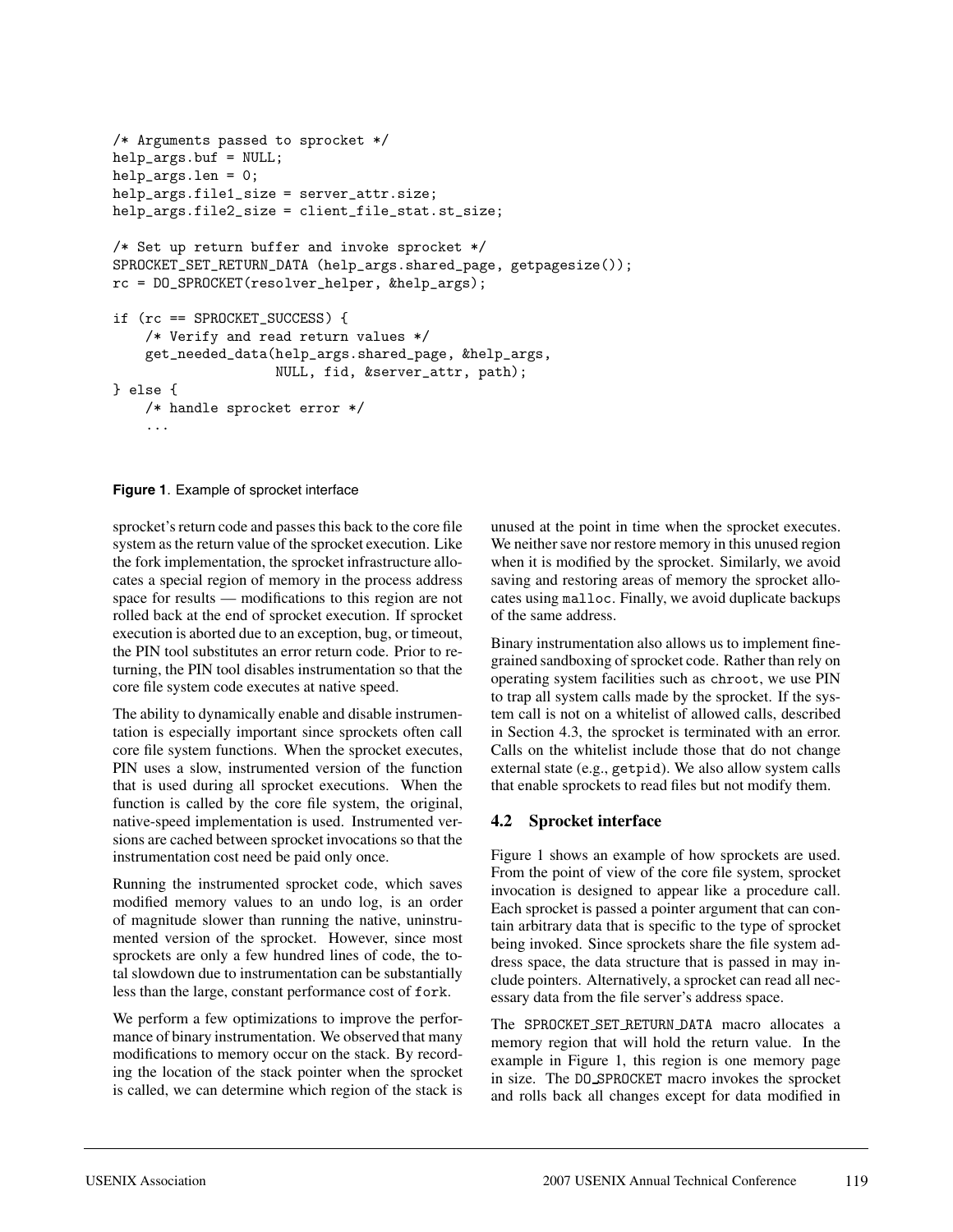the designated memory region. In the example code, the core file system function get needed data parses and verifies the data in the designated memory region, then deallocates the region. As shown in Figure 1, the core file system may also include error handling code to deal with the failure of sprocket execution.

# **4.3 Handling buggy sprockets**

Sprockets employ a variety of methods to prevent erroneous extensions from affecting core file system behavior and data. Because changes to the process address space made by a sprocket are rolled back via the undo log, the effects of any sprocket bug that stomps on core file system data structures in memory will be undone during rollback. Similarly, a sprocket that leaks memory will not affect the core file system. Because the data structures used by malloc are kept in the process address space, any memory allocated by the sprocket is automatically freed when the undo log is replayed and the address space is restored. Additional pages acquired by memory allocation during sprocket execution are deallocated with the brk system call.

Other types of erroneous extensions are addressed by registering signal handlers before the execution of the socket. For instance, if a sprocket dereferences a NULL pointer or accesses an invalid address, the registered segfault handler will be called. This handler sets the return value of the sprocket to an error code and resets the process program counter in the saved execution context passed into the handler to the entry point of the rollback code. Thus, after the handler finishes, the sprocket automatically rolls back the changes to its address space, just as if the sprocket had returned with the specified error code. To handle sprockets that consume too much CPU (e.g., infinite loops), the sprocket infrastructure sets a timer before executing the extension.

The final type of errors currently handled by sprockets are erroneous system calls. Sprockets allow fine-grained, per-system-call capabilities via a *whitelist* that specifies the particular system calls that a sprocket is allowed to execute. We enforce the whitelist by using the PIN binary instrumentation tool to insert a check before the execution of each system call. If the system call being invoked by a sprocket is not on its whitelist, the sprocket is aborted and rolled back with an error code.

We support per-call handling for some system calls. For instance, we keep track of the file descriptors opened by each sprocket. If a sprocket attempts to close a descriptor that it has not itself opened, we roll back the sprocket and return an error. Similarly, after the sprocket finishes executing, our rollback code automatically closes any file descriptors that the sprocket has left open, preventing it from leaking a consumable resource.

One remaining way in which a buggy sprocket can affect the core file system code is to return invalid data via the shared memory buffer. Unfortunately, since the return values are specific to the type of sprocket being invoked, the sprocket execution code cannot automatically validate this buffer. Instead, the code that invokes the sprocket performs a sprocket-specific validation before using the returned values. For instance, one of our sprockets (described in Section 5.2) returns changes to a file in a patch-compatible file format. The code that was written to invoke that particular sprocket verifies that the data in the return buffer is, in fact, compatible with the patch format before using it.

# **4.4 Support for multithreaded applications**

Binary instrumentation introduces a further complication for multithreaded programs: other threads should never be allowed to see modifications made by a sprocket. This is an important consideration for file systems since most clients and servers are designed to support a high level of concurrency. We first discuss our current solution to multithreaded support, which is most appropriate for uniprocessors, and then discuss how we can extend the sprocket design in the future to better support file system code running on multiprocessors.

Our current design for supporting multithreaded applications relies on the observation that the typical time to execute a sprocket (0.14–0.62 ms in our experiments) is much less than the scheduling quantum for a thread. Thus, if a thread would ordinarily be preempted while a sprocket is running, it is acceptable to let the thread continue using the processor for a small amount of time in order to complete the sprocket execution. If the sprocket takes too long to execute, its timer expires and the sprocket is aborted. Effectively, we extend our barrier implementation so that sprockets are treated as a critical section; no other thread is scheduled until the sprocket is finished or aborted. Although our barrier implementation is slightly inefficient due to locking overheads, we would require a more expressive interface such as Anderson's scheduler activations [1] to utilize a kernel-level scheduling solution.

On a multiprocessor, the critical section implementation has the problem that all other processors must idle (or execute other applications) while a sprocket is run on one processor. If sprockets comprise a small percentage of total execution time, this may be acceptable. However, we see two possible solutions that would make sprockets more efficient on multiprocessors. One possibility would be to also instrument core file system code used by other threads during sprocket execution. If one thread reads a value modified by another, the original value from the undo log is supplied instead. This solution allows other threads to make progress during sprocket execution, but imposes a performance penalty on those threads since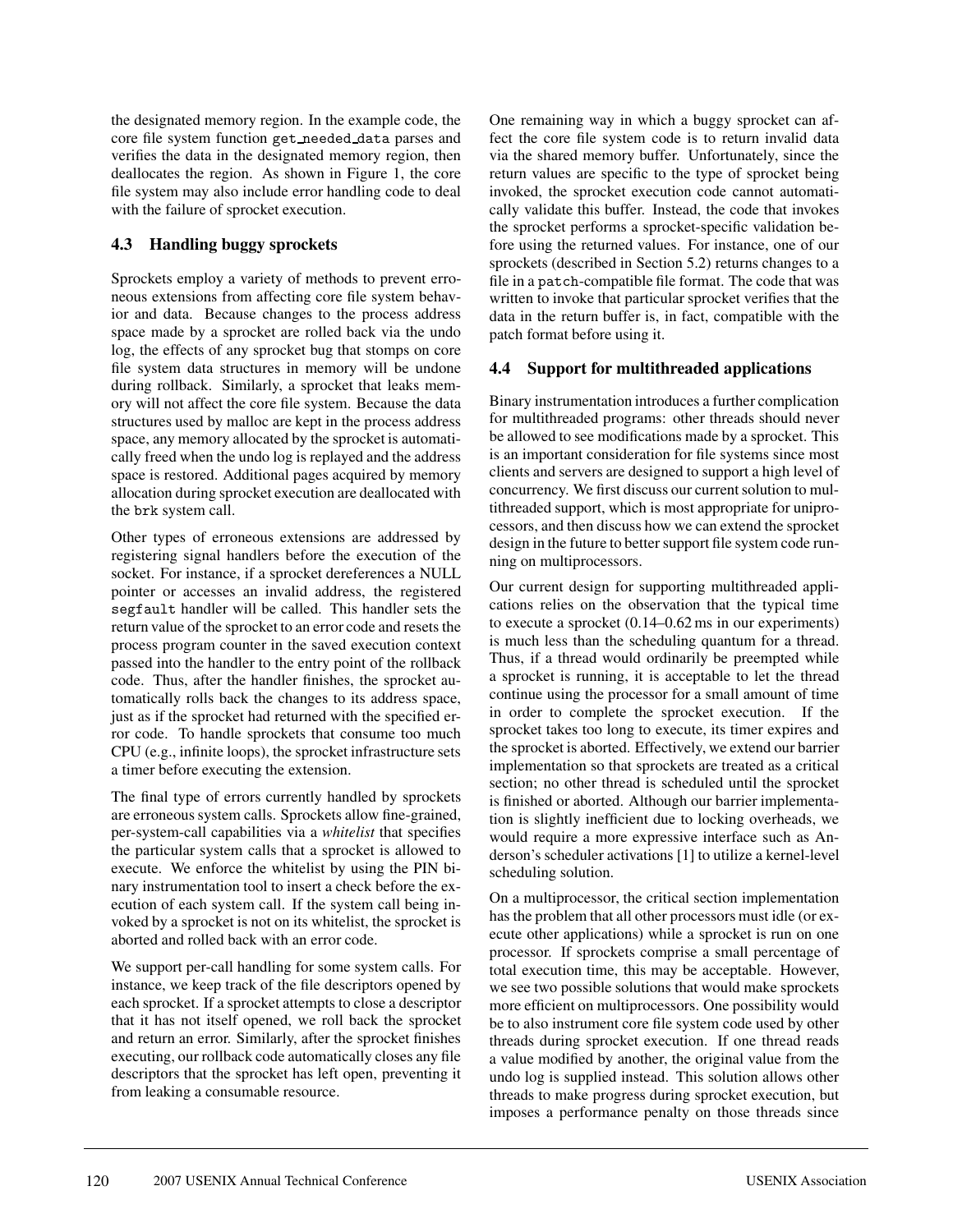they also must be instrumented while a sprocket executes.

An alternative solution is to have sprockets modify data in a shadow memory space. Instructions that read modified values would be changed to read the values from the shadow memory rather than from the normal locations in the process address space. For example, Chang and Gibson [4] describe one such implementation that they used to support speculative execution.

### **5 Sprocket uses**

In order to examine the utility of sprockets, we have taken three extensions proposed by the file systems research community and implemented them as sprockets. The next three subsections describe our implementation of transducers, application-specific conflict resolution, and device-specific protocols using sprockets.

For these examples, we chose to extend the Blue distributed file system [20] because we are familiar with its source code and, like many distributed file systems, it performs most functionality at user level. Further, its focus on multimedia and consumer electronic clients [21] is a good opportunity to explore the use of sprockets to support the type-specific functionality for personal multimedia content.

## **5.1 Transducers**

The first type of sprocket implements applicationspecific semantic queries over file system data. The functionality of this sprocket is similar to that of a transducer in the Semantic File System [7] or in Apple's Spotlight [24] in that it allows users to search and index typespecific attributes contained within files. For example, one might wish to search for music produced by a particular artist or photos taken on a specific date. This information is stored as metadata within each file (in the ID3 tag of music files and in the JPEG header of photos). However, since the organization of metadata is type-specific, the file system must understand the metadata format before it can search or index files of a given type. Our sprocket transducers extend BlueFS by providing this type-specific knowledge.

We have implemented our transducer sprocket as an extension to the BlueFS persistent query facility [21]. Persistent queries notify applications about modifications to data stored within the file system. An application running on any client that is interested in receiving such notifications specifies a semantic query (e.g., all files that end in ".mp3") and the set of events in which it is interested (e.g., file existence and new file creation). The query is created as a new object within the file system. The BlueFS server evaluates the query and adds log records

for all matching events. For instance, in the above example, the server would initially add a log record to the query for every MP3 file accessible to the user who created the query, and then incrementally add a new record every time a new MP3 file is created. As in the above example, a query can be used either statically (to evaluate the current state of the file systems) and/or dynamically (to receive notifications when modifications are made to the file system).

In the existing BlueFS implementation, a persistent query could only be specified as a semantic query over file system metadata such as the file name and owner. Such file metadata is generic, meaning that the file server can easily interpret the metadata for all files it stores. A generic routine in the server is called to evaluate the query each time there is a potential match; the routine returns true if the file metadata matches the semantic query specified and false otherwise. However, this generic approach cannot easily be used for type-specific metadata such as the ID3 tags in music files, because the format of tags is opaque to the file server.

To support type-specific metadata, we extended the persistent query interface to allow applications to optionally specify a sprocket that will be called to help evaluate the query. For each potential match, the server first performs the generic type-independent evaluation described above (for instance, the query might verify that the filename ends in ".mp3"). If the generic evaluation returns true, the server invokes the sprocket specified for the query.

The query sprocket reads the type-specific metadata from the file, evaluates the contents, and returns a boolean value that specifies whether or not the file matches the query. If the sprocket returns true, the server appends a record to the persistent query object; the server takes no action if the sprocket returns false.

Reading data from a server file is a relatively complex operation. File data may reside in one of three places: in a file on disk named by the unique BlueFS identifier for that file, in the write-ahead log on the server's disk, or in a memory cache that is used to improve read performance. Executing the sprocket within the address space of the server improves performance because the sprocket can reuse the server's memory cache to avoid reading data from disk. Further, when the cache or write-ahead log contains more recent data than on disk, executing the sprocket in the server's address space avoids the need to flush cached data and truncate the write-ahead log. If the sprocket were a stand-alone process that only read data from the on-disk file, then it would read stale data if the cache were not flushed and the write-ahead log truncated.

The sprocket design considerably reduces the complexity of transducers in BlueFS. The sprocket can reuse existing server functions that read data and metadata from the diverse sources (cache, log, and disk storage). These func-

7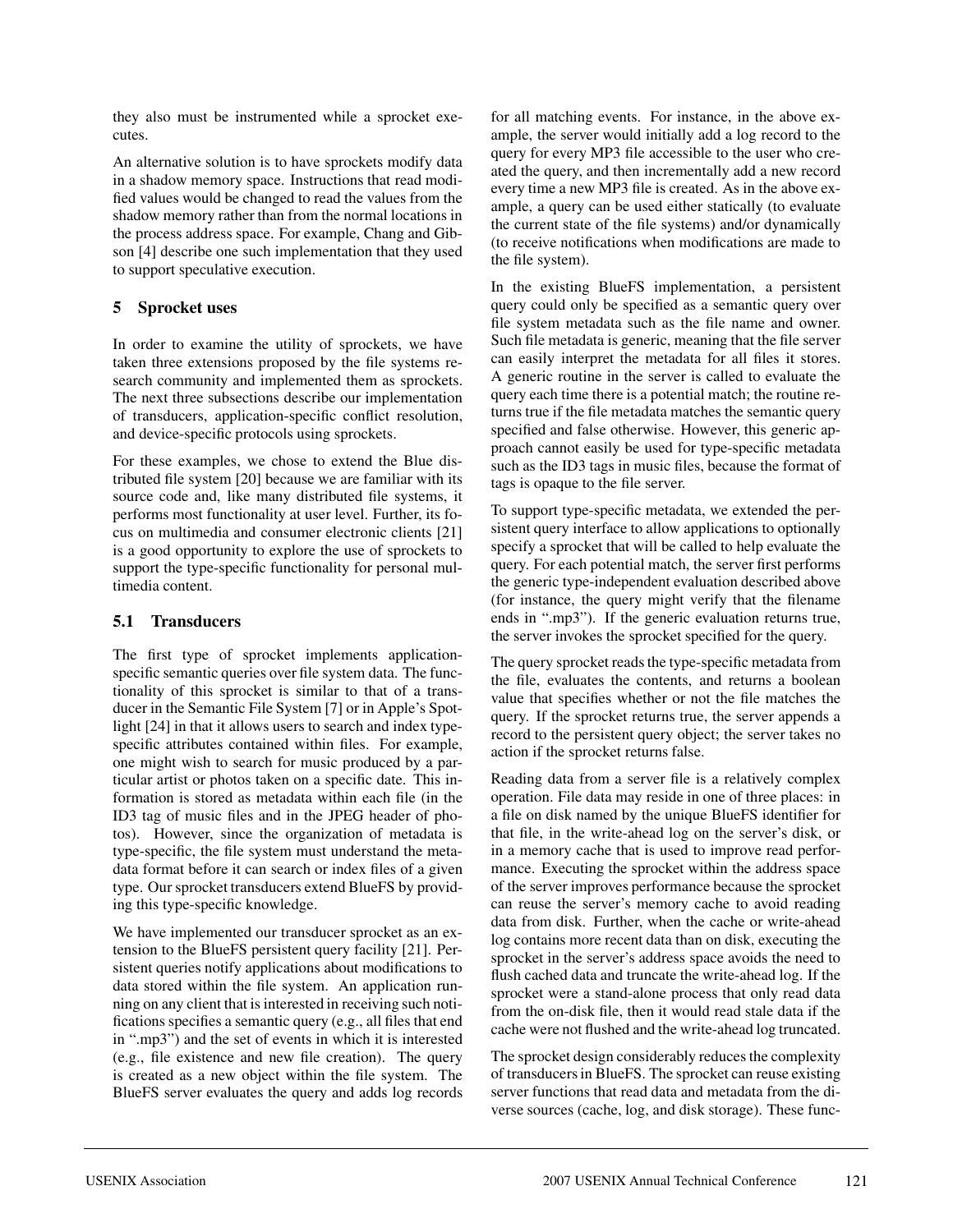tions also encapsulate BlueFS-specific complexity such as the organization of data on disk (e.g., on-disk files are hashed and stored in a hierarchical directory structure organized by hash value to improve lookup performance). Due to this reuse, the code size of our transducers is relatively small. For example, a transducer that we wrote to search ID3 tags and return all MP3 files with a specific artist required only 239 lines of C code.

## **5.2 Application-specific resolution**

The second type of sprocket performs applicationspecific resolution similar to that proposed by Kumar et al. for the Coda file system [14]. Like Coda, BlueFS uses optimistic concurrency and supports disconnected operation. Therefore, it is possible that concurrent updates may be made to a file by different clients. When this occurs, the user is normally asked to manually resolve the conflict. As anyone who has used CVS knows, manual conflict resolution is a tedious and error-prone process.

Kumar et al. observed that many types of files have an internal structure that can be used by the file system to *automatically* resolve conflicts. For example, if one client adds an artist to the ID3 tag of an MP3 file, while another client adds a rating for the song, a file system with knowledge of this data type can determine that the two updates are orthogonal. An automatic resolution for these two updates would produce a file that contains both the new artist and rating. However, like the transducer example in the previous section, BlueFS cannot perform such automatic resolution because it lacks the required knowledge about the data type.

To allow for automatic conflict resolution, we extended the conflict handling code in the BlueFS client daemon to allow for the optional invocation of a handler for specific data types. When the daemon tries to reintegrate an update that has been made on its client to the server, the server may detect that there has been a conflicting update made by another client (BlueFS stores a version number and the identifier of the last client to update the file in order to detect such conflicts). The client daemon then checks to see if there is a conflict handler registered for the data type (specifically, it checks to see if the name of the file matches a regular expression such as files that end in ".mp3"). If a match is found, the daemon invokes the sprocket registered for that data type.

Our original design had the sprocket do the entire resolution by reading and fetching the current version of the file stored at the server, comparing it to the version stored on the client, and then writing the result to a temporary file. However, this approach was unsatisfying for two reasons. First, it violated our rule that sprockets should never persistently change state. The design required the sprocket to communicate with the server, which is an externally visible event that changes persistent state on the

server. The communication increments sequence numbers and perturbs the next message if the stream is encrypted. Second, the design did not promote reuse. Each resolution sprocket must separately implement code to fetch data from the server, read data from the client, and write the result to a temporary file.

Based on these observations, we refactored our design to perform resolution with two separate sprockets. The first sprocket determines the data to be fetched from the server; it returns this information as a list of data ranges. For example, an MP3 resolver would return the bytes that contain the ID3 tag. After executing the sprocket, the daemon fetches the required data. The first sprocket may be invoked iteratively to allow it to traverse data structures within a file. Thus, the work that is generic and that makes persistent changes to file system state is now done outside of the sprocket. A second benefit of this approach is that only a limited subset of a file's data needs to be fetched from the server; for large multimedia files, this substantially improves performance.

The daemon passes the second sprocket the range of data to examine that was output by the first sprocket, as well as the corresponding data in the client and server versions of the file to be resolved. The second sprocket performs the resolution and returns a *patch* that contains regions of data to add, delete, or replace in the server's version of the file. The daemon validates that the patch represents an internally consistent update to the file (e.g., that the bytes being deleted or replaced actually exist within the file). It sends the changes in the patch file to the server to complete the resolution. This design fits the sprocket model well since the format of the patch is well understood and can be validated by the file system before being applied; yet, the logic that generates the patch can be arbitrarily complex and reside within the sprocket. A bug in the sprocket could potentially produce an invalid ID3 header; however, since the application-specific metadata is opaque to the core file system, such a bug could not lead to a subsequent crash of the client daemon or server.

We have written an MP3 resolver that compares two ID3 tags and returns a new ID3 tag that merges concurrent updates from the two input tags. The first sprocket is invoked twice to determine the byte range of the ID3 tag in the file. The second sprocket performs the resolution and requests that the daemon replace the version of the ID3 tag at the server with a new copy that contains the merged updates. Typically, the patch contains a single entry that replaces the data in the original ID3 tag. However, if the size of the ID3 tag has grown, the patch may also request that additional bytes be inserted in the file after the location of the original ID3 tag. These two sprockets required a combined 474 lines of C code.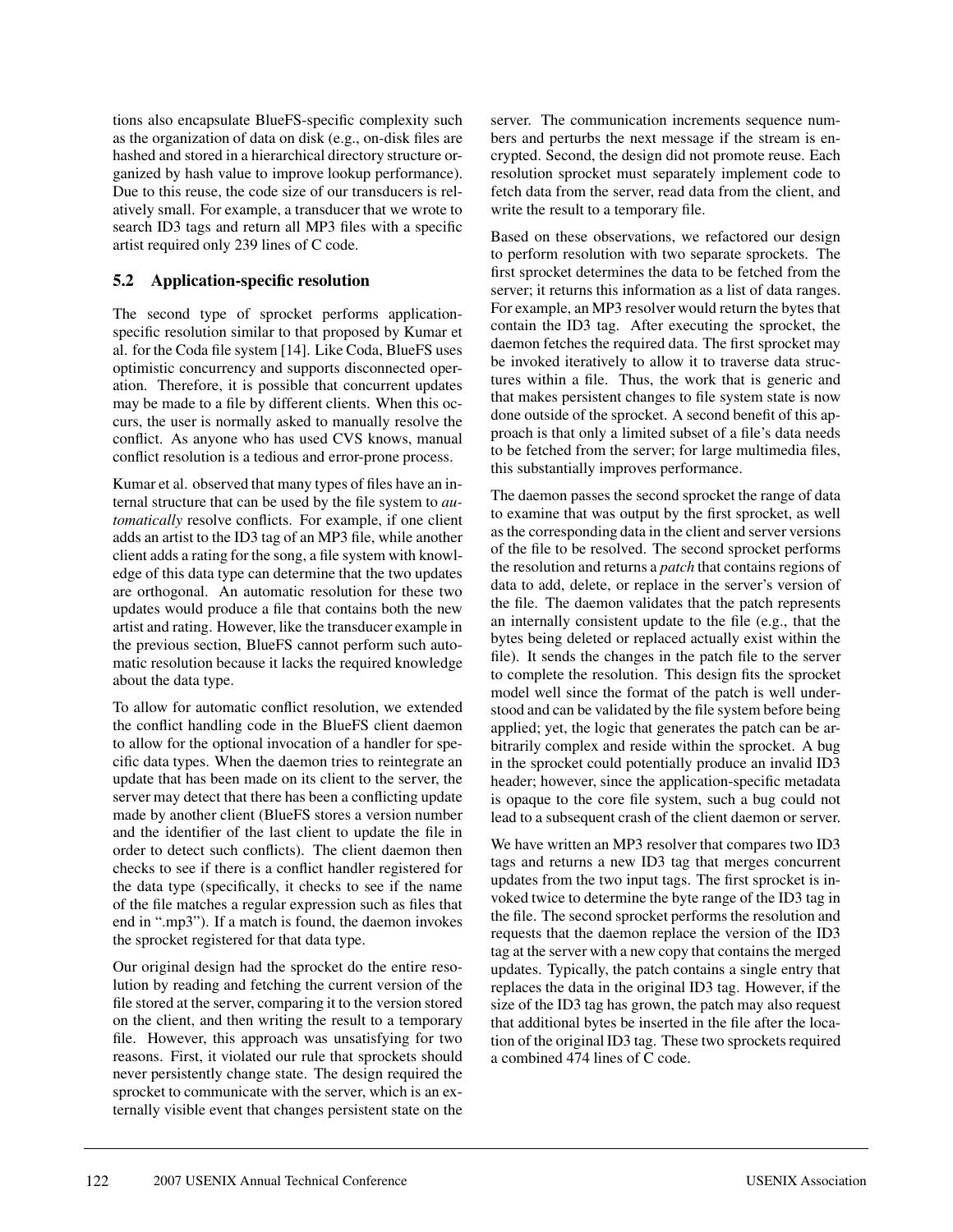### **5.3 Device-specific processing**

The final type of sprocket allows BlueFS to read and write the data stored on different types of consumer electronic devices. Prior to this work, BlueFS already allowed the user to treat devices such as iPods and digital cameras as clients of the distributed file system. Files on such devices are treated as replicas of files within the distributed namespace. When a consumer electronic device attaches to a general-purpose computer running the BlueFS client daemon, the daemon propagates changes made on the device to the distributed namespace of the file system. If the files in the distributed namespace have been modified since the device last attached to a BlueFS client, the daemon propagates those changes to the files on the device's local storage.

This previous support for consumer electronic devices assumed that all such devices export a generic file system interface through which BlueFS can read and write data. This is not true for all devices: for example, many cameras allow photos to be uploaded and downloaded using the Picture Transfer Protocol (PTP), and digital media players typically allow their data to be accessed through the UPnP Content Delivery Service (CDS). For each new type of interface, BlueFS must be extended to understand how to read, write, and search through the data on a device using its device-specific protocol.

The required functionality is akin to that of device drivers in modern operating systems. While the logic that allows consumer electronic devices to interact with the file system is generic, the particular interface used to read, write, and search through data on each device is often specific to the device type. We therefore chose to structure our code such that most functionality is implemented by a generic layer that calls into device-specific routines only when it needs to access data on the consumer electronic device. These low-level routines provide services such as listing the files on a device, reading data from each file, and creating new files on the device.

We have created two sets of device-specific routines: one for devices that export a file system interface, and one for cameras that use PTP. Other sets of routines could be added to expand the number of consumer electronic devices supported by BlueFS.

Potentially, we could have linked these interface routines directly into the file system daemon, in much the same way that device drivers are dynamically loaded into the kernel. However, we were cautioned by the poor reliability of device drivers in modern operating systems [25]. We felt that such software could be a substantial source of bugs, and we did not want faulty interface routines to have the capability to crash the file system or corrupt the data that it stores. Therefore, we implemented these interface routines as sprockets to isolate them from the rest of the file system.

For both the file system and PTP interface, we have created sprockets that implement functions that open files and directories, read them, and modify them. To improve performance, these sprockets are allowed to cache intermediary data in a temporary directory. They are also allowed to make system calls that interact with the specific device with which they are interfacing; for example, the PTP sprocket can communicate with the camera over the USB interface. These additional capabilities are allowed by expanding the whitelist for this particular sprocket type to enable the extended functionality. However, these sprockets are not allowed to make changes to data stored in BlueFS. Instead, they pass buffers to the file system daemon. The daemon validates the contents of each buffer before modifying the file system. We implemented the entire PTP sprocket interface using only 635 lines of C code.

## **5.4 Other potential sprockets**

Beyond the three types of sprockets we have already implemented, we see many more potential applications of sprockets in distributed file systems. One can insert sprockets into client and server code to collect statistics so that the file system can be tuned for better performance. Sprockets can be used to refine the results from directory listings — for example, if multimedia files are located on remote storage, they might be listed in a directory only if sufficient bandwidth is available to stream them from the remote source and play them without loss. Sprockets could also be used to support on-the-fly transcoding of data from one format to another. Sprockets could potentially implement application-specific caching policies: for instance, highly rated songs or movies that have been recorded but not yet viewed can be stored on mobile devices. In general, we believe that sprockets are a promising way to deal with the heterogeneity of the emerging class of consumer electronic devices, as well as the multimedia data formats that they support.

## **6 Evaluation**

Our evaluation answers the following questions:

- What is the relative performance of extensions implemented through binary instrumentation, address-space sandboxing, and direct procedure calls?
- What are the effects of our binary instrumentation optimizations on performance?
- What isolation is provided for extensions implemented through binary instrumentation, addressspace sandboxing, and direct procedure calls?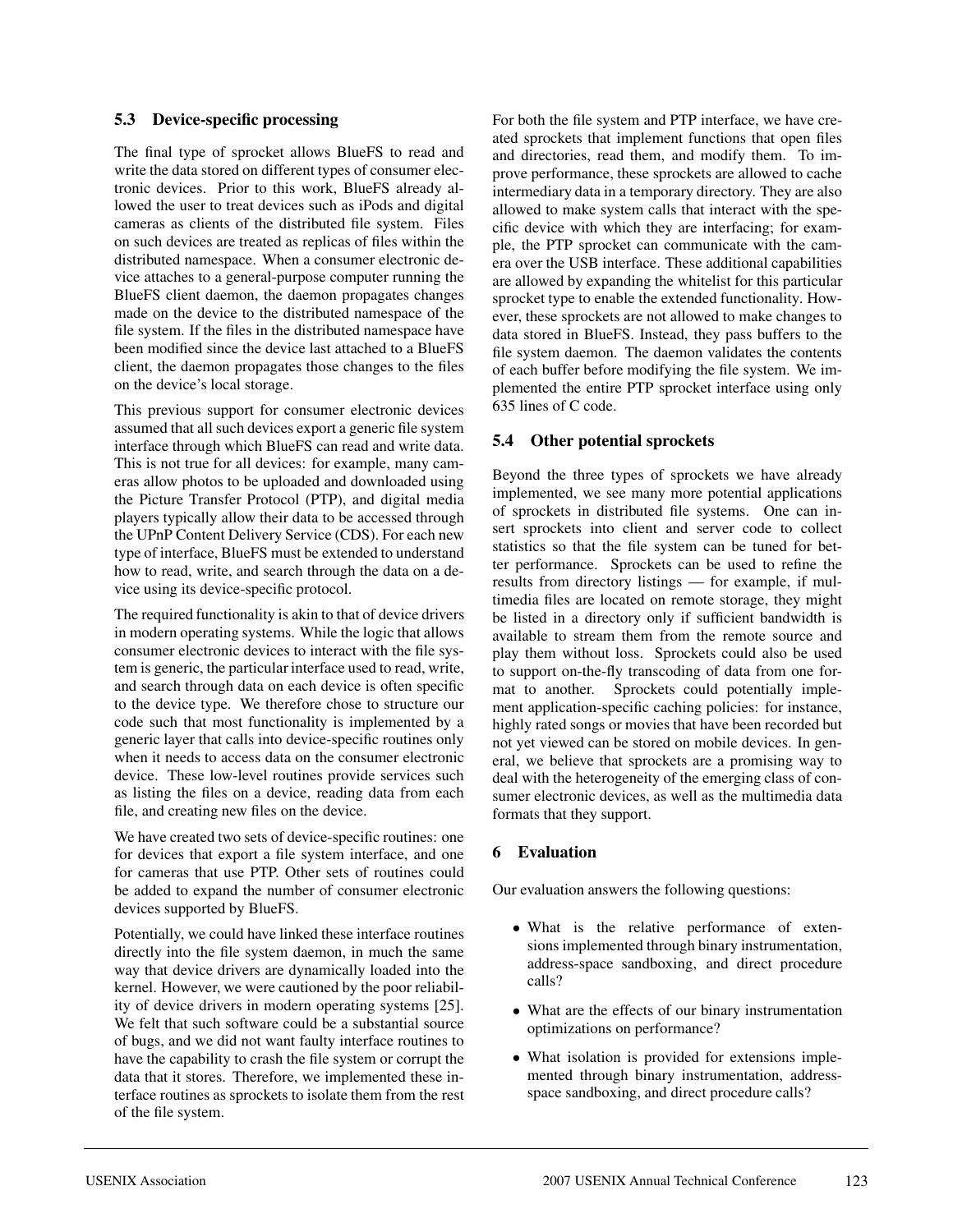

This figure compares the time to create a persistent query that lists MP3 songs by the band Radiohead using extensions implemented via procedure call, sprocket, and fork. The graph on the left shows the results when the file system contains 10,000 files, all of which match the persistent query; the graph on the right shows the results when none match. Each result is the mean of five trials — error bars show 90% confidence intervals.

**Figure 2**. Performance of the Radiohead transducer

### **6.1 Methodology**

For our evaluation we used a single computer with a 3.02 GHz Pentium 4 processor and 1 GB of RAM — this computer acts as both a BlueFS client and server. The computer runs Red Hat Enterprise Linux 3 (kernel version 2.4.21-4). When a second BlueFS client is required, we add a IBM T20 laptop with a 700 MHz Pentium III processor and 128 MB of RAM connected over a 100 Mbps switch. The IBM T20 runs Red Hat Linux Enterprise 4 (kernel version 2.6.9-22). Each BlueFS client is configured with a 500 MB write log and does not cache data on disk. We used the PIN toolkit version 7259 compiled for gcc version 3.2. All results were measured using the gettimeofday system call.

#### **6.2 Radiohead transducer**

The first experiment measures the performance of a transducer extension that determines whether or not an MP3 has the artist tag "Radiohead", as described in Section 5.1. Figure 2 shows the performance of the extension in two different scenarios. In the left graph, the file system is first populated with 10,000 MP3 files with the ID3 tag designating Radiohead as the artist. The first bar in the graph shows the time to run the sprocket 10,000 times, once for each file in the file system, and generate the persistent query when the extension is executed as a function call inside the BlueFS address space. As expected, the function call implementation is extremely fast since it provides no isolation. The second bar shows performance running the extension as a sprocket, with PINbased binary instrumentation providing isolation. The instrumentation slows the execution of the extension by



This figure compares performance when resolving a conflict using an application-specific ID3 tag resolver using procedure call, sprocket, and fork-based implementations. A helper extension is invoked twice to determine which data needs to be resolved, and a resolver extension performs the actual resolution. Each bar shows the time to resolve conflicts with 100 files. Each result is the mean of five trials — error bars show 90% confidence intervals.

#### **Figure 3**. Application-speciÆc conØict resolution

a factor of 20 but ensures that a buggy sprocket will not adversely affect the server.

The last bar in the graph shows performance when executing the extension using fork as described in Section 3.3. While fork provides many of the same benefits as sprockets, its performance is over 6 times worse. For this small extension, the per-instruction performance cost of binary instrumentation is much cheaper than the constant performance cost of copying the file server's page table and flushing the TLB when executing fork.

The right graph in Figure 2 shows the performance of the Radiohead transducer when BlueFS is populated with 10,000 MP3 files, none of which are by the band Radiohead. Thus, the resulting persistent query will be empty. The results of the second experiment are similar to the first. However, the extension executes more code in this scenario because it checks for the possible existence of a version 2 ID3 tag when it finds that no version 1 ID3 tag exists. In the first experiment, the second check is never executed. The additional code has a proportionally greater affect on the sprocket implementation because of its high per-instruction cost.

### **6.3 Application-specific conflict resolution**

The next experiment measures the performance of a set of extensions that resolve a conflict within the ID3 tag of an MP3. When a client sends an operation to the server (e.g., a file system write) that conflicts with the version at the server, the client invokes an extension to try to automatically resolve the conflict before requiring the user to manually intervene. We populated BlueFS with 100 MP3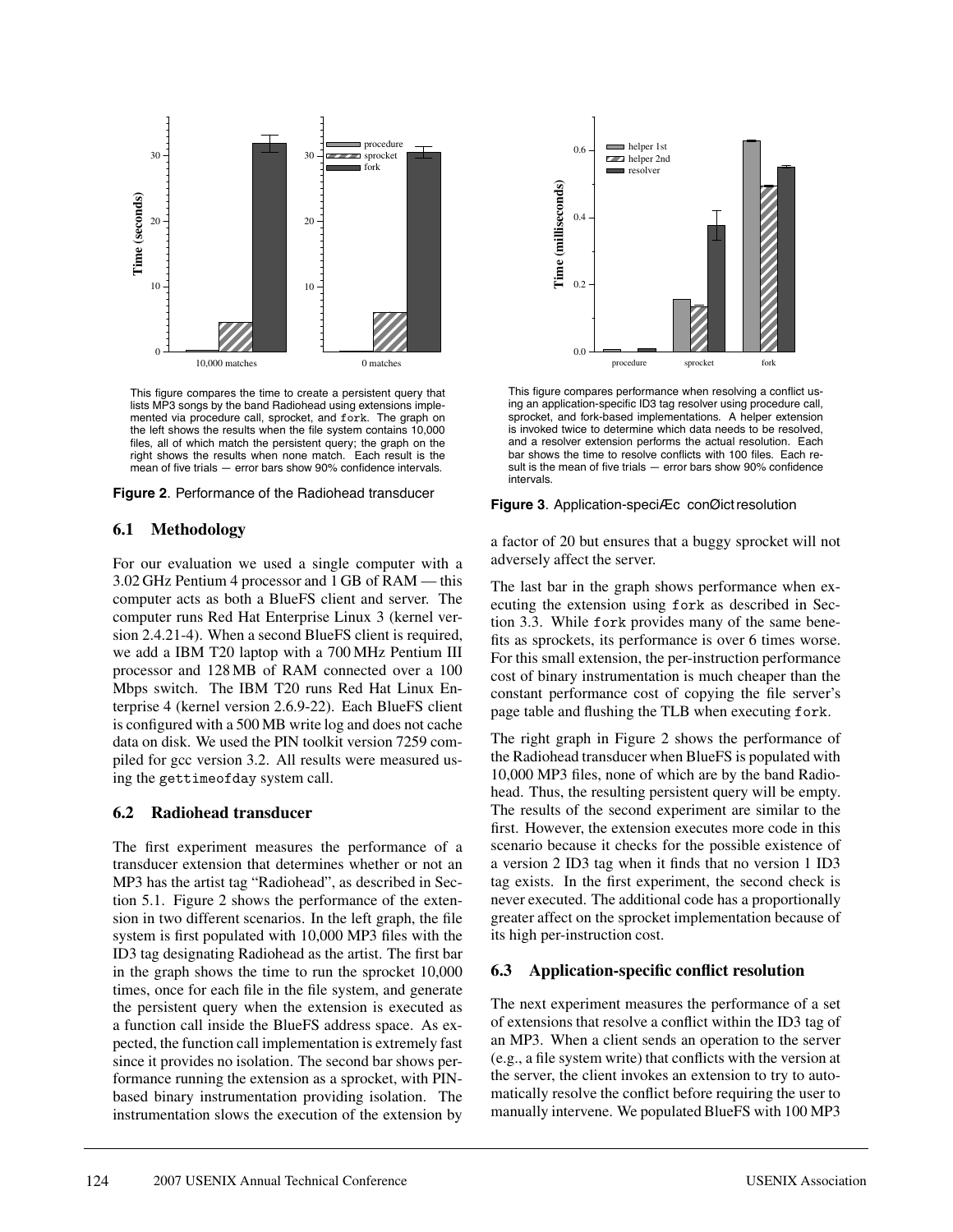

This figure shows effects of combinations of our optimizations on the performance of our sprocket tests: the Radiohead transducer with 10,000 matches and a run of the application specific conflict resolver. Results are the average of five pre-instrumented executions with 90% confidence intervals and are normalized to the unoptimized performance.

#### **Figure 4**. Optimization performance

files, each of which is 3 MB in size. We then modified two different fields within the ID3 tag of each file on two different BlueFS clients. After ensuring that one client had reconciled its log with the server, we flushed the second client's log, creating a conflict in all 100 files. The client then invokes two extensions to resolve the conflict. The first, *helper*, extension is invoked twice to determine where the ID3 tag is located in the file. The first invocation reads the ID3 header, which determines the size of the rest of the tag; the second invocation reads the rest of the tag. The second, *resolver*, extension creates a patch that resolves the conflict. This process is repeated for each of the 100 files.

Figure 3 shows the performance of each implementation. The sprocket implementation is substantially faster than the fork-based implementation on all extensions, though the difference in performance is greater for the first two helper invocations (because they execute fewer instructions). The resolver extension is still faster with the sprocket implementation than with fork, but shows a substantially smaller advantage than the others. This is

| optimization       | transducer | conflict resolver |
|--------------------|------------|-------------------|
| Malloc (total)     | $0.00\%$   | 2.78%             |
| Duplicate (total)  | 82.44%     | 81.71%            |
| Stack (total)      | 99.45%     | 93.35%            |
| Malloc (unique)    | $0.00\%$   | 2.01%             |
| Duplicate (unique) | $0.38\%$   | 2.68%             |
| Stack (unique)     | 17.39%     | 15.08%            |

This table shows the fraction of memory backups prevented by the three optimizations. The first three rows show the fraction of memory backups prevented by each optimization. The second three rows show the fraction of memory backups prevented by only that optimization and no other. Results are the average of five runs of a single execution of each extension.

#### **Table 2**. Effects of optimizations

because the resolver extension runs longer, causing the cumulative cost of executing instrumented code to approach the cost of fork. While the performance of binary instrumentation might improve with further code optimization, we believe that sprockets of substantially greater complexity than this one should probably be executed using fork for best performance.

### **6.4 Optimizations**

Given this set of experiments, we next measured the effectiveness of our proposed binary instrumentation optimizations which eliminate saving and restoring data at addresses allocated by the sprocket, duplicated in the undo log, or in the section of the stack used by the sprocket. These three techniques are intended to improve performance by inserting an inexpensive check before each write performed by the sprocket that tests whether overwritten data needs to be saved in the undo log.

Since each optimization adds a test that is executed before each write, optimizations must provide a substantial reduction in logging to overcome the cost of testing. Figure 4 shows the time taken for both the Radiohead transducer and conflict resolver with combinations of optimizations turned on.

To understand these results, we first measured the fraction of writes each optimization prevents from creating an undo log entry. As shown in the upper half Table 2, avoiding either stack writes or duplicates of already logged addresses prevents almost all new log entries. For these sprockets, the malloc optimization is less effective; the Radiohead transducer does not use malloc and the conflict resolver performs few writes to the memory it allocates.

Seeing the large overlap in writes covered by these optimizations, we next investigated how much each contributed to the total reduction in logging. The lower half of Table 2 shows the fraction of writes that are uniquely covered by each optimization. In this view, the malloc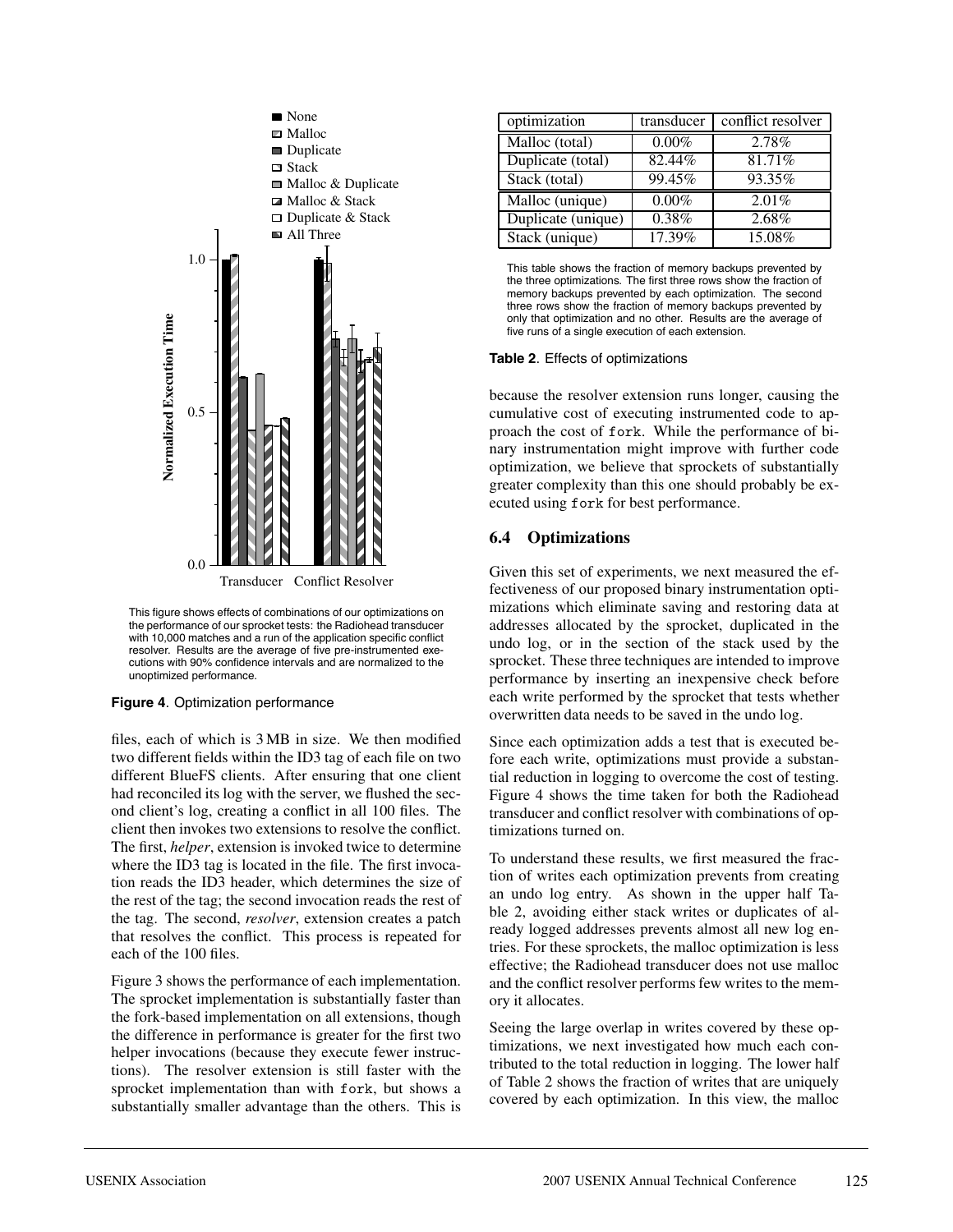| buggy sprocket | procedure result | fork result          | sprocket result      |
|----------------|------------------|----------------------|----------------------|
| memory leak    | crash            | correct              | correct              |
| memory stomp   | crash            | correct              | correct              |
| segfault       | crash            | extension terminated | extension terminated |
| file leak      | crash            | correct              | correct              |
| wrong close    | hang             | correct              | extension terminated |
| infinite loop  | hang             | extension terminated | extension terminated |
| call exec      | exec & exit      | exec executed        | extension terminated |

This table shows the results when a buggy extension is executed under three different execution environments. "Correct" means that the sprocket completed successfully without a negative effect on the BlueFS file system. "Extension terminated" means a problem was detected and the extension halted without adversely affecting the file system or its data.

#### **Table 1**. Result of executing buggy extensions

optimization looks more useful as writes it covers are usually not covered by the other optimizations.

Since the Radiohead transducer sprocket does not use malloc, the malloc optimization simply imposes additional cost. For this sprocket, the stack optimization alone is the most effective; adding the duplicate optimization prevents an additional 0.38% of writes from creating undo log entries, but this benefit is less than the cost of its test on every write.

On the conflict resolver sprocket, the effects are somewhat different. Again, the stack optimization is the most effective. Adding the other optimizations produces no significant difference. This suggests that very simple tests, such as the malloc optimization, that test if the address to be logged is within a certain range, can break even if they prevent around 2% of writes from triggering logging.

### **6.5 When good sprockets go bad**

Next, we implemented eight buggy extensions and observed how their execution affected the BlueFS server — the results are shown in Table 1. The first extension leaks memory by allocating a 10 MB buffer and returning without deallocating the buffer. When the extension is run as a function call, the file server crashes after repeated invocation when it runs out of memory. When fork is used, the child address space is reclaimed each time the sprocket exits, so there are no negative effects. Likewise, the sprocket implementation exhibits no negative effects due to its rollback of address space changes.

The second extension overwrites an important data structure in the BlueFS server address space (the pointer to the head of the write-ahead log) with NULL. As expected, the extension crashes the server when run as a function call and it has no effect when run using fork. When run as a sprocket, the extension does not affect the server because the memory stomp is undone after the extension completes.

Another common fault is an illegal access to memory that causes a segfault. The third extension creates this fault

by dereferencing a pointer to an invalid memory location. If the extension is executed as a function call, the server is terminated. If the extension is run via fork, the child process dies as a result of the segfault and an error message is returned to the parent process. The sprocket infrastructure correctly catches the segfault signal and returns an error to the core file system.

Leaking file handle resources can also be problematic. We created an extension that opens a file but forgets to close it. When we ran this extension multiple times as a function call, the server eventually crashed due to the resource leak. With both the fork and sprocket implementations, the resource leak is prevented by the cleanup executed after the extension finishes executing.

A buggy extension might also close a descriptor that it did not open. We therefore created an extension that closed all open descriptors, even those it did not itself open, before it exits. Executing this extension as a procedure call disconnected all current clients of the file server and prevented them from reconnecting by closing the port on which the server listens for incoming connections. When the extension is run with fork, the server's file handles are not affected by the sprocket's mistake. When the the extension is run as a sprocket, the system call whitelist detects that the sprocket is trying to close a file descriptor that it did not open and aborts the sprocket. Alternatively, we could have chosen to ignore the close call altogether, but we felt that triggering an error return was the best way to handle this bug.

Another common danger is extension code that does not terminate. The sixth row of Table 1 shows results for an extension that executes an infinite loop. Running the sprocket multiple times via a function call causes the server to hang as it runs out of threads. With sprockets, a timer expiration triggers termination of the sprocket. A similar approach can be used to terminate the child process when using fork.

The last sprocket attempts to execute a new program by calling exec. When executed as a function call, the server simply ceases to exist since its address space is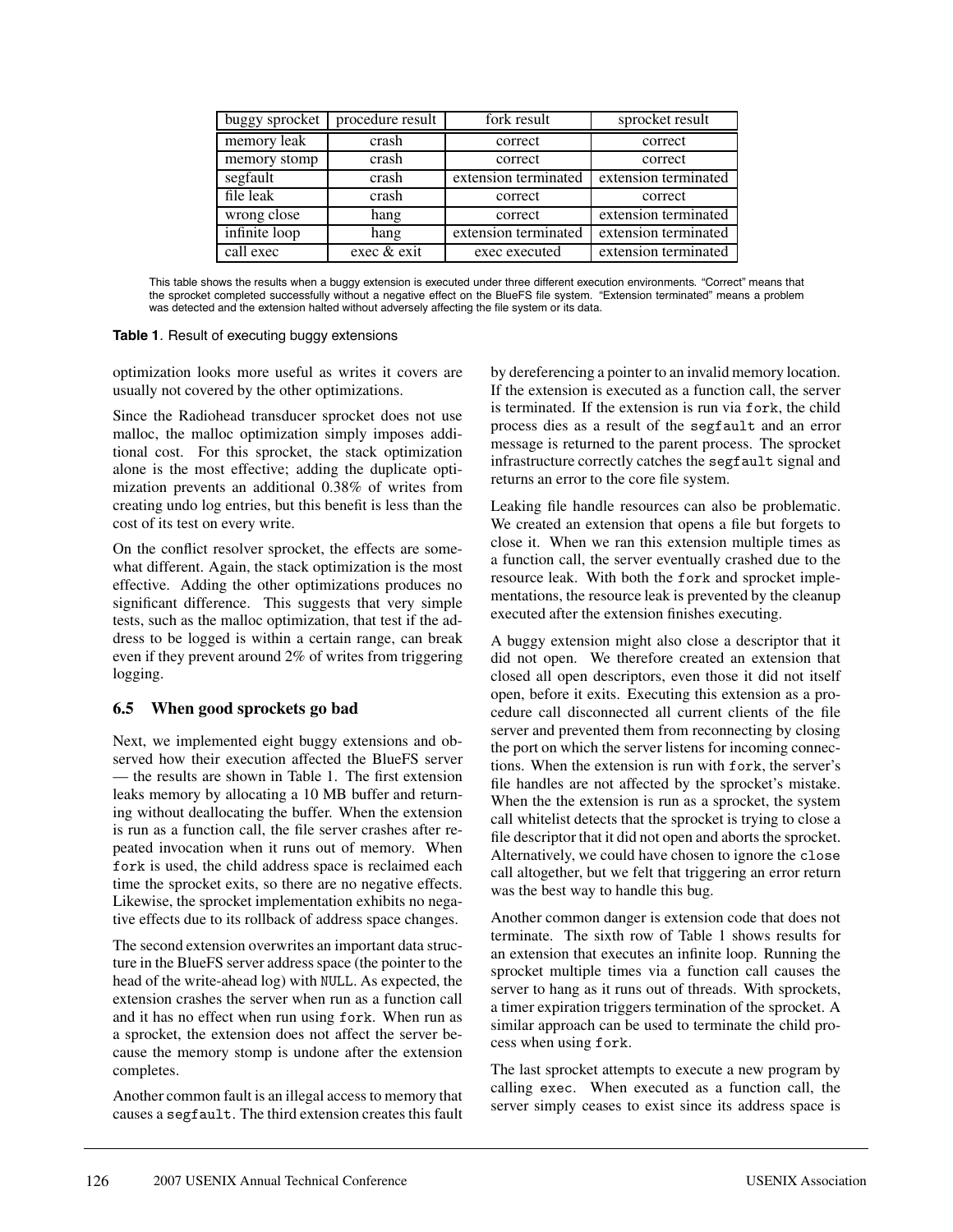replaced by that of another program. With sprockets, the system call whitelist detects that a sprocket is attempting a disallowed system call. The PIN tool immediately rolls back the sprocket's execution, and returns an error to the file system. The fork implementation allows the extension to exec the specified executable, which is probably not a desirable behavior.

## **7 Related work**

To the best of our knowledge, sprockets are the first system to use binary instrumentation and a transactional model to allow arbitrary code to run safely inside a distributed file system's address space.

Our use of binary instrumentation to isolate faults builds on the work done by Wahbe et al. [26] to sandbox an extension inside a program's address space. However, instead of limiting access to the address space outside the sandbox, we provide unfettered access to the address space but record modifications and undo them when the extension completes execution.

VINO [22] used software fault isolation in the context of operating system extensions. However, VINO extensions do not have access to the full repertoire of kernel functionality and are prevented from accessing certain data. Permitted kernel functions are specified by a list. Those functions must check parameters sent to them by the extension to protect the kernel. In contrast, sprockets can call any function and access any data.

Nooks [25] used this technique for device drivers. The Exokernel [5] allowed user-level code to implement many services traditionally provided by the operating system. Rather than focus on kernel extensions, sprockets target functionality that is already implemented at user-level. This has several advantages, including the ability to access user-level tools and libraries. The sprocket model also introduces minimal changes to the system being extended because it requires little refactoring of core file system code and makes extensions appear as much like a procedure call as possible.

Type-safe languages are another approach to protection. The SPIN project [25] used the type-safe Modula-3 language to guarantee safe behavior of modules loaded into the operating system. However, this approach may require extra effort from the extension developer to express the desired functionality and limits the reuse of existing file system code, much of which is not currently implemented in type-safe languages. Languages can be taken even further [15] by allowing provable correctness in limited domains. However, this is not applicable to our style of extension which can perform arbitrary calculation.

Other methods for extending file system functionality such as Watchdogs [3] and stackable file systems [8, 12] provide safety, but operate through a more restrictive interface that allows extensions only at certain pre-defined VFS operations such as open, close, and write. The sprocket interface is not necessarily appropriate for such course-grained extensions; instead, we target finegrained extensions that are a few hundred lines of source code at most.

The use of sprockets to evaluate file system state was inspired by the predicates used by Joshi et al. [11] to detect the exploitation of vulnerabilities through virtual machine introspection. Evaluating a predicate provides similar functionality to a transaction that is never committed. The evaluation of a sprocket has similar goals in that it extracts a result from the system without perturbing the system's address space. However, since the code we are isolating runs only at user level, we can provide the needed isolation by using existing operating system primitives instead of a virtual machine monitor.

Like projects on software [23] and hardware [9] transactional memory, sprockets rely on hiding changes to memory from other threads to ensure that all threads view consistent state. One transactional memory implementation, LogTM [18], also uses a log to record changes to memory state. In the future, it may be possible to improve the performance of sprockets, particularly on multicore systems, by leveraging these techniques.

# **8 Conclusion**

Sprockets are designed to be a safe, fast, and easy-touse method for extending the functionality of file systems implemented at user level. Our results are encouraging in many respects. We were able to implement every sprocket that we attempted in a few hundred lines of code. Our sprocket implementation using binary instrumentation caught several serious bugs that we introduced into extensions and allowed the file system to recover gracefully from programming errors. Sprocket performance for very simple extensions can be an order of magnitude faster than a fork-based implementation. Yet, we also found that there are upper limits to the amount of complexity that can be placed in a sprocket before binary instrumentation becomes more expensive than fork. Extensions that are more than several thousand lines of source code are probably better supported via address-space sandboxing.

In the future, we would like to explore this issue in greater detail, perhaps by creating an adaptive mechanism that could monitor sprocket performance and choose the best implementation for each execution. We would also like to explore the use of the whitelist to restrict sprocket functionality: since the whitelist is implemented using a PIN tool, we may be able to specify novel policies that restrict the particular data being passed to system calls rather than just what system calls